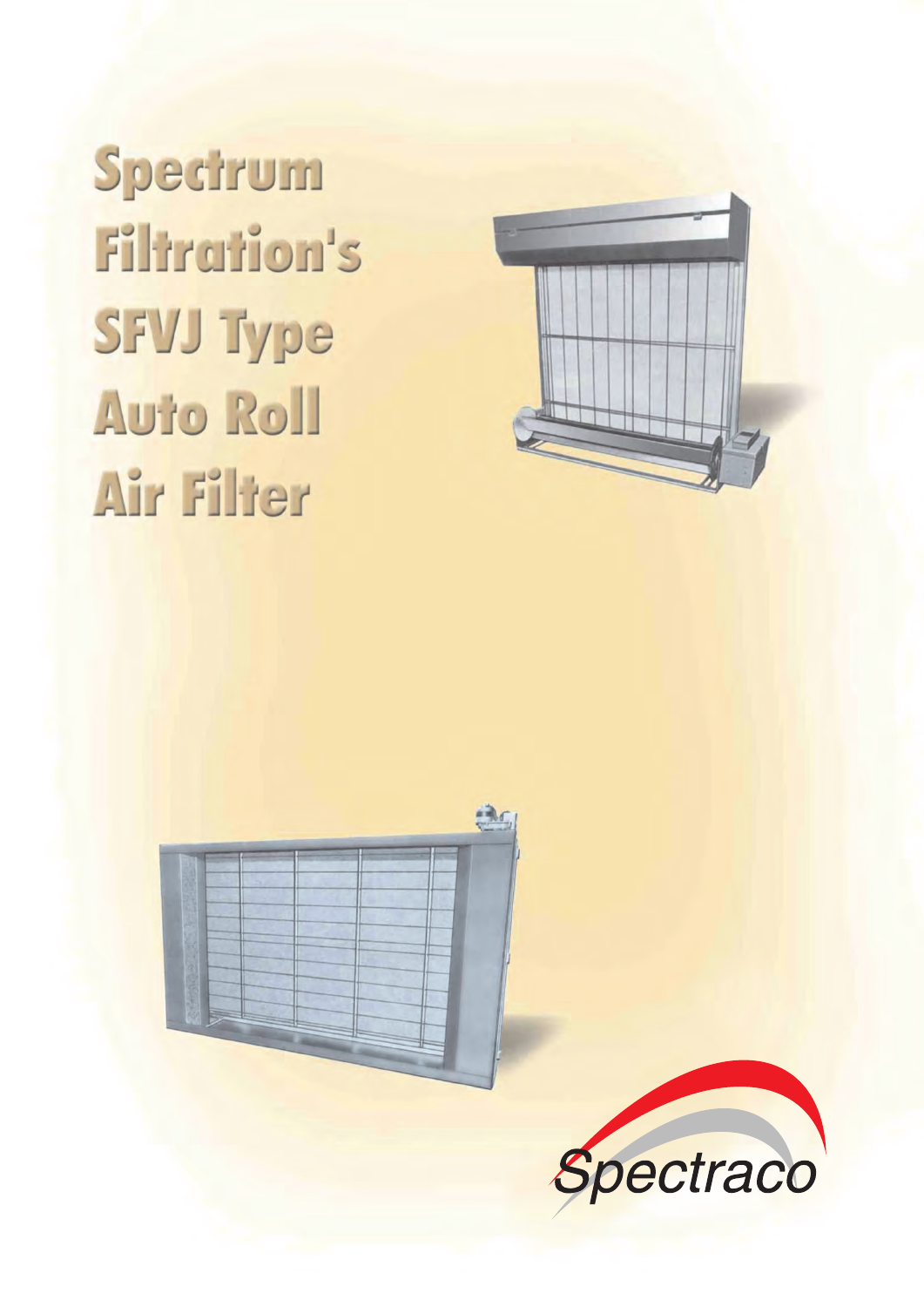# Spectrum Filtration's SFVJ Type Auto Roll Air Filter

### SPECTRUM FILTRATION'S SFVJ type Auto Roll File and Air Filter

With controls to meet the complex demands of variable air volume systems.

The roll filter concept combined with fiberglass media provides application versatility and air cleaning economy.

The Type SFVJ Auto Roll filter is the most versatile rolltype filter on the market today. This versatility is due to the many options offered.

Standard equipment for the model SFVJ includes :

- Basic frame assembly
- Top support brackets and brace
- Base brackets and brace
- Compact, 1/4 HP enclosed gear motor drive assembly. Drive up to 3 sections in width, whether located internally or externally
- Control box containing timer, runout light and hand-off-auto selector switch completely factory wired.
- Initial filling of media and rewind spool.
- Other necessary parts and hardware

#### **OPTIONS :**

- Standard or reverse airflow
- Vertical or horizontal installation
- Separate motor and gear reducer or manual drive
- The standard control incorporates a solid state timer which is easily field adjusted to compensate for the height of the filter and dust concentration of the air being handled.
- DP based Controls for variable or constant air volume systems
- **Timer control available with pressure override or** media economizer control for constant air volume systems
- Runout switch in master section standard available with runout switch in each section
- Available in 3, 4, 5 and 6 foot wide sections heights from 5 to 15 feet
- Media rolls drive in parallel from solid steel jackshaft with external drive
- Complete factory wiring available
- Normally wired for 24 DV 120 volt, 50 Hertz, single phase/3Ph currents
- Extended drive shafts available
- Factory assembly available
- l Enclosed clean media cover available
- **•** Used media compression panel available
- Drive and controls may be mounted internally or externally
- Media cannot be installed backwards in the airstream

Every part of the Model SFVJ has been selected or designed to give complete reliability and lifetime service. Structural components are constructed of galvanized steel. Operating parts are of aluminum, bronze, or high quality steel.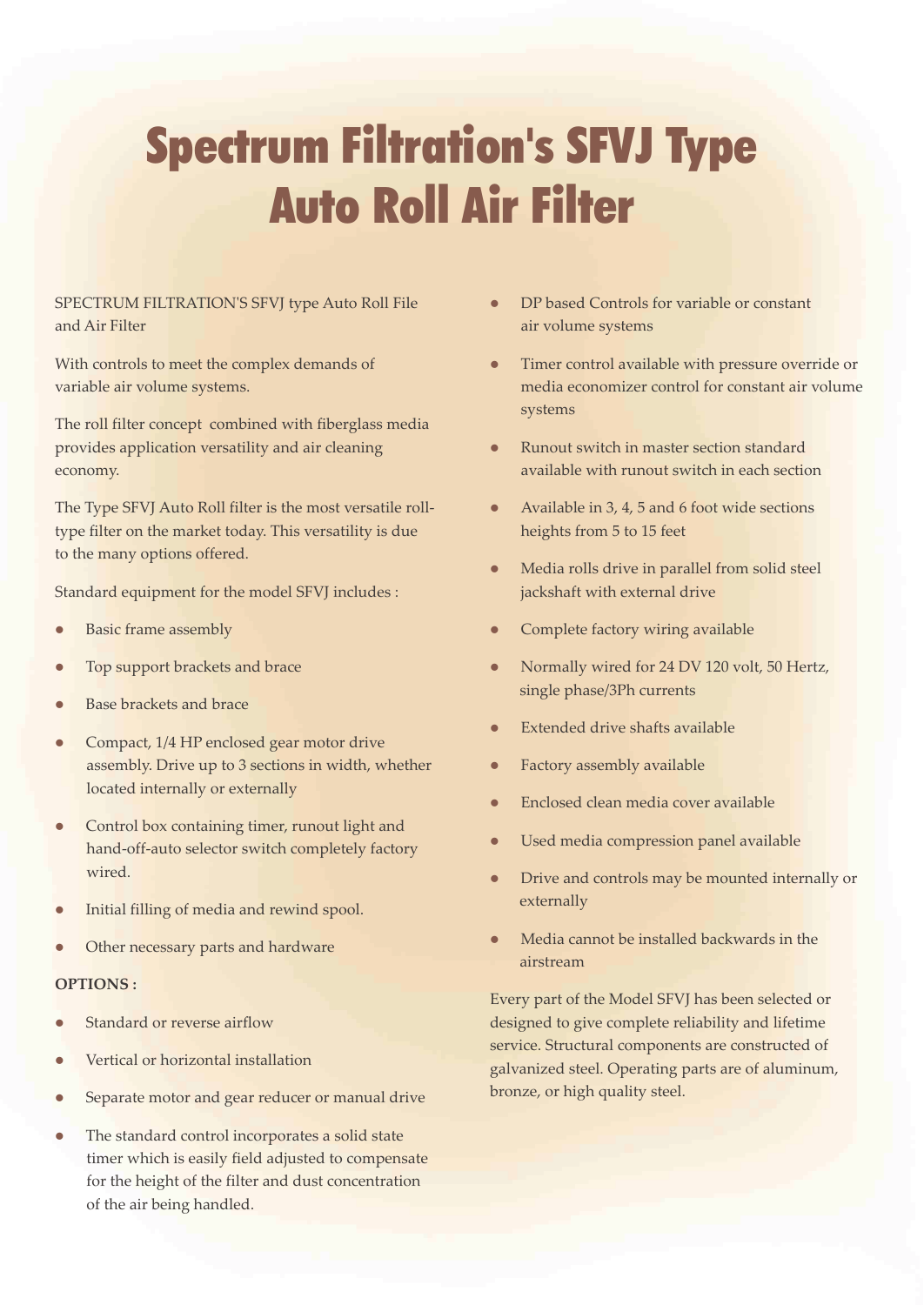

# **Optional features**

The Type SFVJ can be equipped with any of the following optional extra features desired :

- **Heavy Duty Top Section** includes media cover that completely encloses the clean media
- Compression Panel in Base Section applies a minimum of 50 lbs pressure to tightly rewind used media for ease of handling
- Solid Steel Jackshaft as required, turns the rewind spools through a rugged, heavy duty chain and sprocket assembly to amplify power from the drive. Insures that all media spools are driven in parallel. (Furnished in all sections with an external drive but in only two sections of a three-section unit with internal drive.)
- Drive with Separate 1/4 HP

Motor and Gear Reducer may be located internally or externally. External mounting of the drive makes for more accessibility and easier maintenance. A single external drive may serve as many as 3 sections or a maximum of 18 feet width (with jackshafts). A jackshaft will be supplied in all sections with external mounted drive. When located internally a drive handles a maximum of three sections or 18 feet width.

 $\bullet$  Timer with Pressure Switch Override or Economizer Control for Constant Volume Systems pressure switch may be utilized to override the timer for temporary heavy dust loads, or it may be applied as a media economizer which will not allow the timer to operate until a preset pressure drop is attained. The

economizer switch eliminates the need for a fan interlock.

- Reverse Flow permits servicing of the filter from the clean air side. A used media cover is available on reverse flow filters.
- Three Optional Arrangements can be installed for horizontal airflow, vertical downward or vertical upward airflow. Either standard or reverse airflow is available for all arrangements.
- A Special Corrosion Resistant Coating with Stainless Steel Hardware (better known as Papermill Design) insures long life service for installations subjected to corrosive atmosphere.
- lManual Drive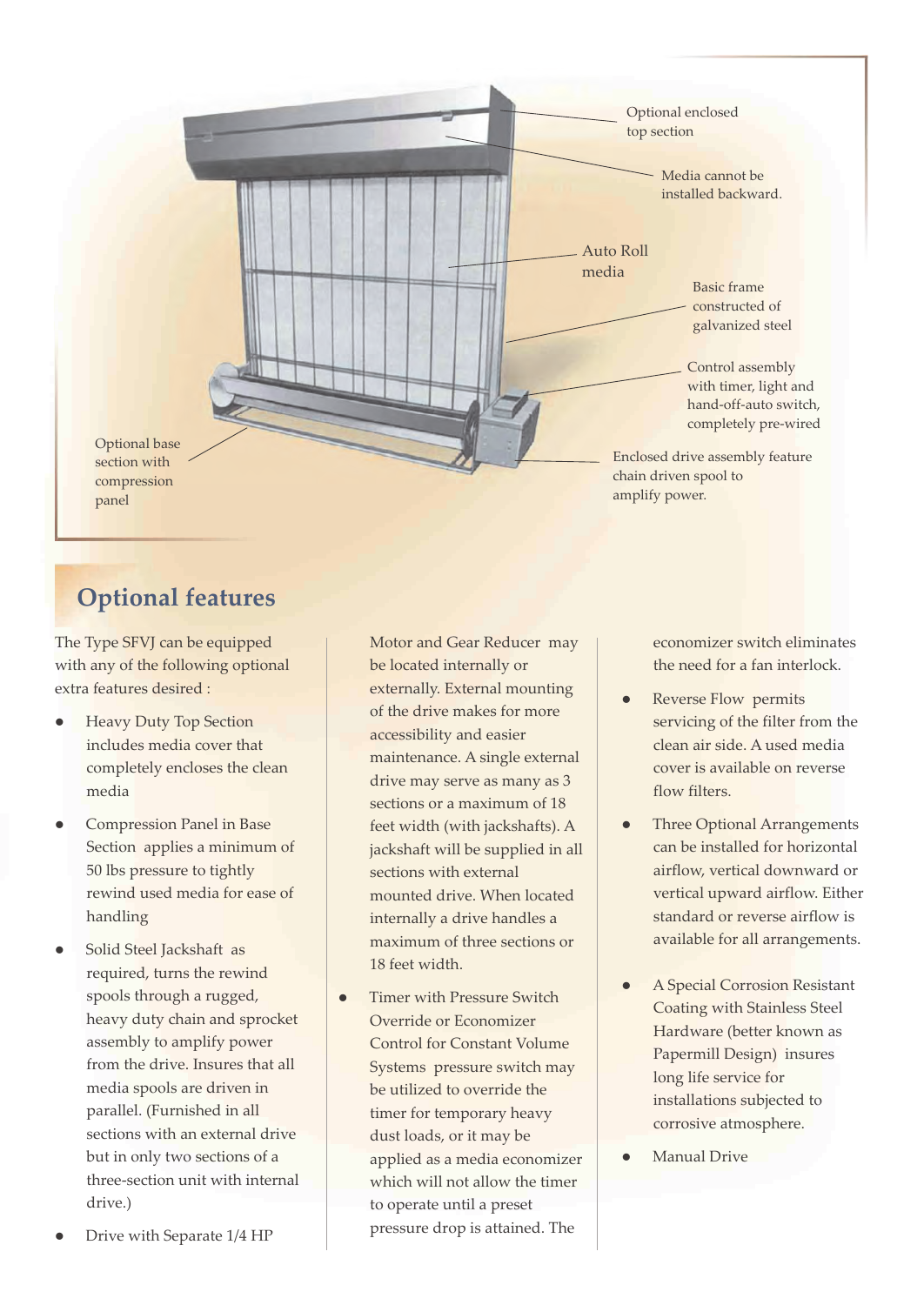

FIGURE 1 AUTO ROLL ASSEMBLY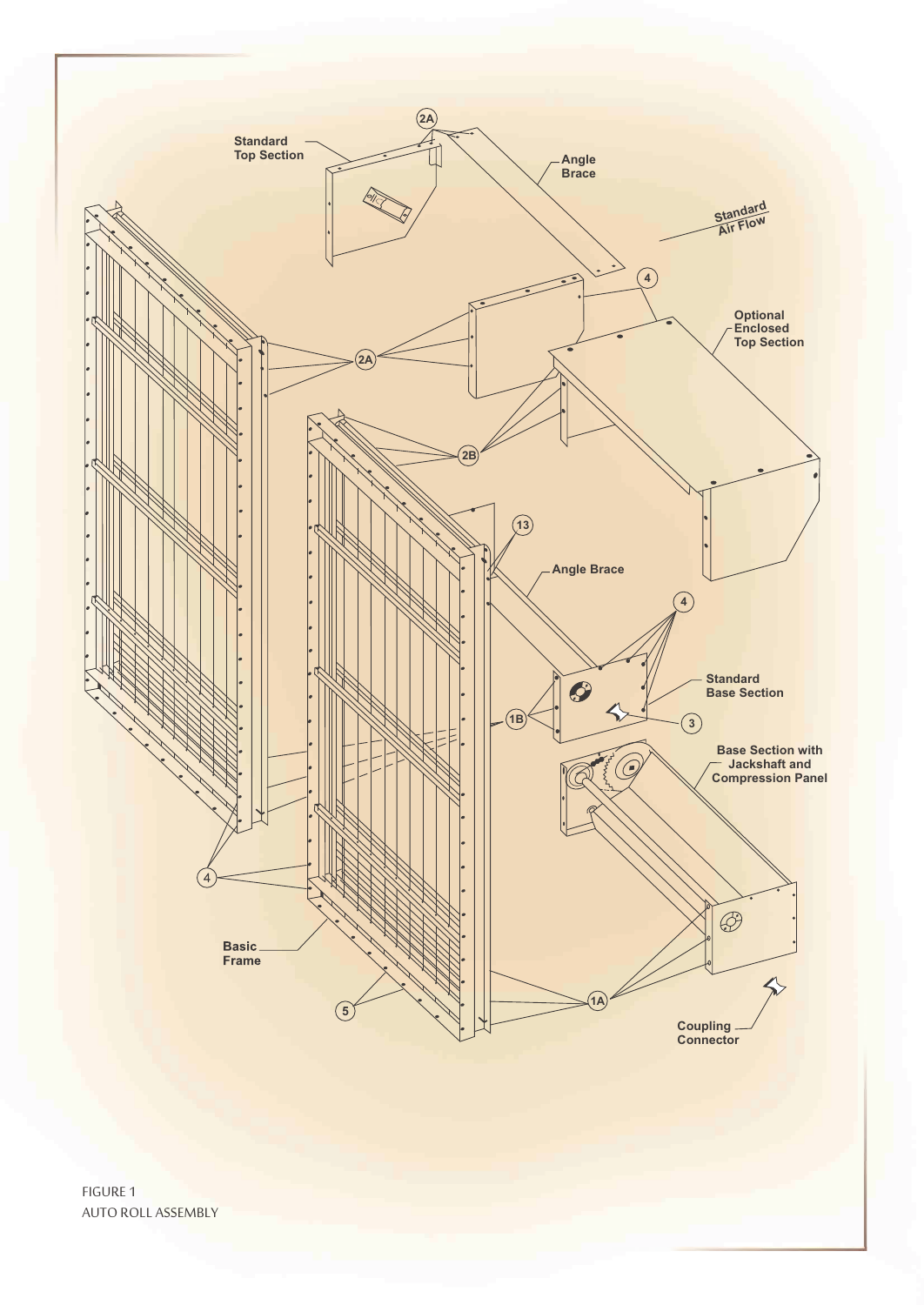# **SFVJ Type Design permits economical, on-the job assembly**

The SFVJ Auto Roll Filter offers the advantages of sub-assembly construction. All major components are designed for simple fast erection.

#### This design offers these

unquestionable advantages:

- Light weight for ease of handling
- lEliminates expensive rigging
- Facilitates shipping
- Easy storage on jobsite
- Quick, simple installation

A standard Auto Roll section is shipped in five cartons.



## **What is Furnished with the Auto Roll?**

- The proper size and number of sections with drive mechanism(s)
- Control panel including automatic control, media runout switch with red warning signal light and hand-off-auto switch
- Initial filling of Auto Roll media
- lNecessary bolts for assembling filter

# **What is Furnished by Purchaser ?**

- 1. Sheet metal duct connections with access doors
- 2. Primary wiring to motor and control
- 3. Electrical wiring interlocking supply fan and filter controls, if required
- 4. Blanking of the areas between Auto Roll and fixing Duct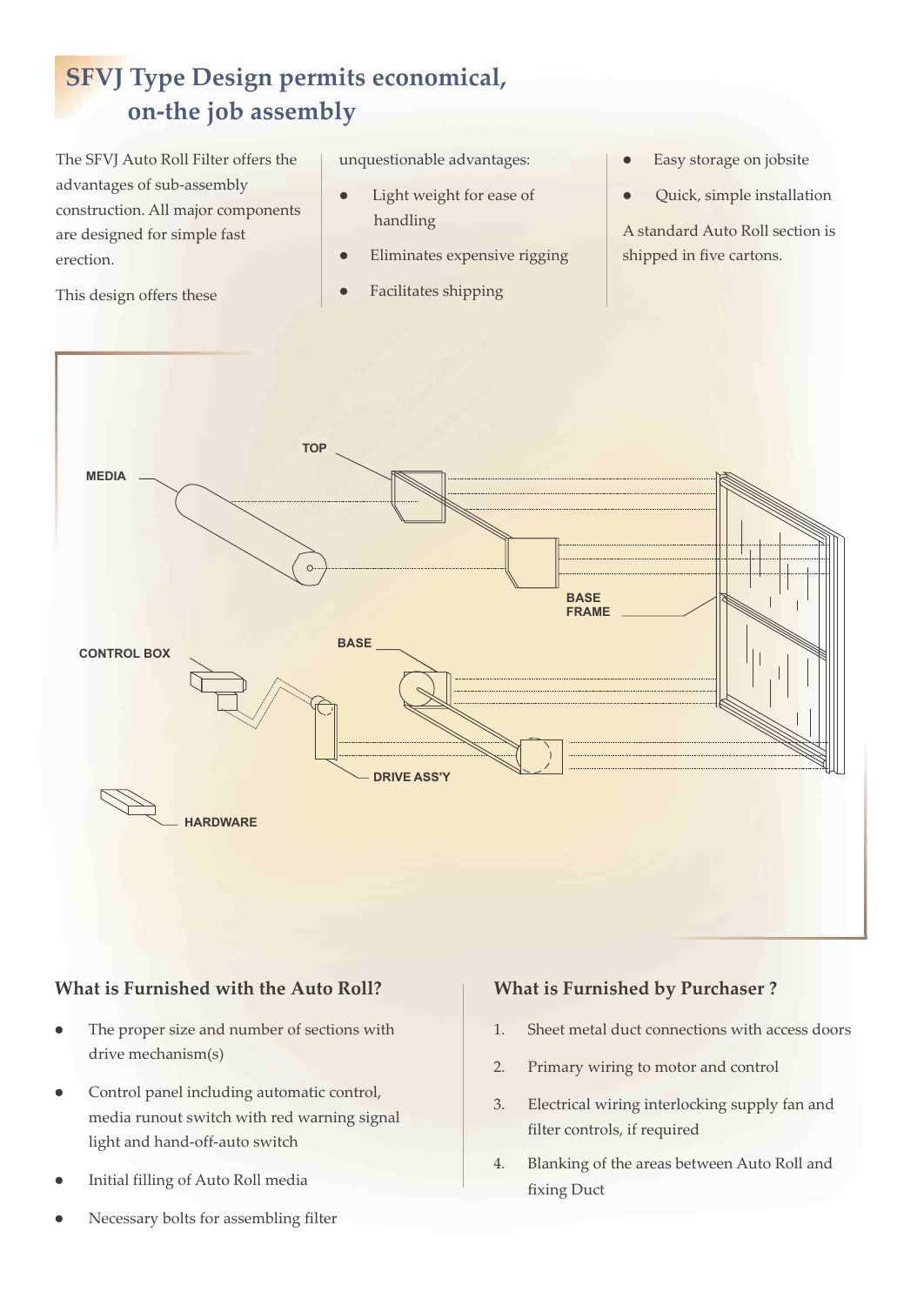#### Performance data

The initial resistance of the clean Auto Roll media at its rated velocity is 0.18" w.g. The average operating resistance under normal conditions varies between 0.35" and 0.45" w.g.

because of the variation in the concentration of atmospheric dust. For fan selection purposes it is recommended that a value of 0.4" to 0.5" w.g. be allowed for filter resistance.

#### Specifications : Automatic Renewable Media Air Filter with DP based Control

Furnish and install automatic renewable media type air filters of the sizes and capacities shown on the plans and listed in the equipment schedule. All sheet metal parts shall be of corrosion resistant galvanized steel construction. The filters shall be of sub assembly construction for onthe-job assembly. Each filter shall be complete with initial loading of filter media, 1/4 HP drive motor and integral gear reducer, control box containing warning light to indicate either supply lamp failure or media runout, and hand-off-auto selector switch.

The drive motor shall be actuated by the DP switch which shall cause the media to be advanced is small increments only when dust accumulation dictates. The control circuit shall insure that no media is fed when the system is inoperative, shall feed uniform small increments of media for constant dirt load, and not require recalibration if the actual airflow differs from design or if the system is of the variable air volume type.

A heavy duty top section, including media cover, shall prevent media from being installed backwards, completely enclose the clean media spool and support the spool during media replacement. Rolls of clean media shall be installed at the top of the filter and advanced in small

#### increments.

The media shall be of non woven glass fibres bonded with a cured thermosetting resin, and shall have a nominal thickness of 2". The density of the media shall be progressive. This shall be achieved by increasing number and decreasing the diameter of the fibres from front to rear of the mat to provide progressively more efficient air cleaning and to apportion the dust load through the depth of the mat for greater dust-holding capacity.

It shall have a compressibility which will allow 65' of material to be wound on a 13" diameter, expendable, steel core spool with integral steel guide flanges at both ends. It shall be charged with an odorless and flame retardant adhesive which shall not flow while in storage nor when subjected to temperatures up to  $80^{\circ}$  C.

Media shall be reinforced by fiber glass screen running parallel to the media length. The media shall be supported on both faces in the airstream by wire rods parallel to the direction of media travel . Rod spacing shall be on not more than 3 inch centers on the air leaving face and on not more than 6 inch centers on the air entering face.

The average performance of the filter

media shall meet the following performance specifications (subject to tolerance prescribed in ARI standard 850-84 Section 7.4) based on a velocity of 500 FPM.

| Initial Resistance<br>(Inches $W.G$ )                                           | 0.18 |
|---------------------------------------------------------------------------------|------|
| <b>Average Synthetic Dust</b><br><b>Weight Arrestance</b><br>(Steady State) (%) | 83   |
| <b>Dust Holding Capacity</b><br>(Dynamic) Per Square<br>Foot (Grams)            | 90   |

The roll media may be listed in the current edition of the U.L. Building Materials Directory and classified Class 2 when tested in accordance with U.L. Standard 900.

The automatic renewable media air filters shall be Auto Roll, Type V, Model J, with (DP based Control) as manufactured by Spectrum Filtration.

| <b>Selection of Auto Roll Filter Control</b> |                                                                                                    |                                                        |  |  |  |  |  |  |  |  |  |
|----------------------------------------------|----------------------------------------------------------------------------------------------------|--------------------------------------------------------|--|--|--|--|--|--|--|--|--|
| <b>Airflow</b>                               | <b>Dustload</b>                                                                                    | <b>Recommended</b><br><b>Control</b>                   |  |  |  |  |  |  |  |  |  |
| Constant                                     | Constant                                                                                           | Timer, pressure<br>switch                              |  |  |  |  |  |  |  |  |  |
| Constant                                     | Normally constant<br>but with potential<br>for an increase in<br>load on an inter<br>mittent bases | Timer with pressure switch<br>override pressure switch |  |  |  |  |  |  |  |  |  |
| Constant                                     | Variable                                                                                           | <b>Pressure Switch</b>                                 |  |  |  |  |  |  |  |  |  |

#### **Control Panel Specifications :**

- LED lights to indicate : "on" (green blinking), "off" (red), and "feed" (amber).
- Relay to handle One 1/4 HP motor.
- l Built-in relay for customer's remote alarm.
- **•** Terminals for options override or economizer pressure switch.
- Prewired control. Field connections include 440V supplied by others, and wiring harness connectors. Motor leads are furnished in factory supplied conduit.
- Low voltage runout switch.
- Hand-off-automatic switch
- Runout warning light (red)
- Corrosion resistant heavy gauge galvanized steel control box only.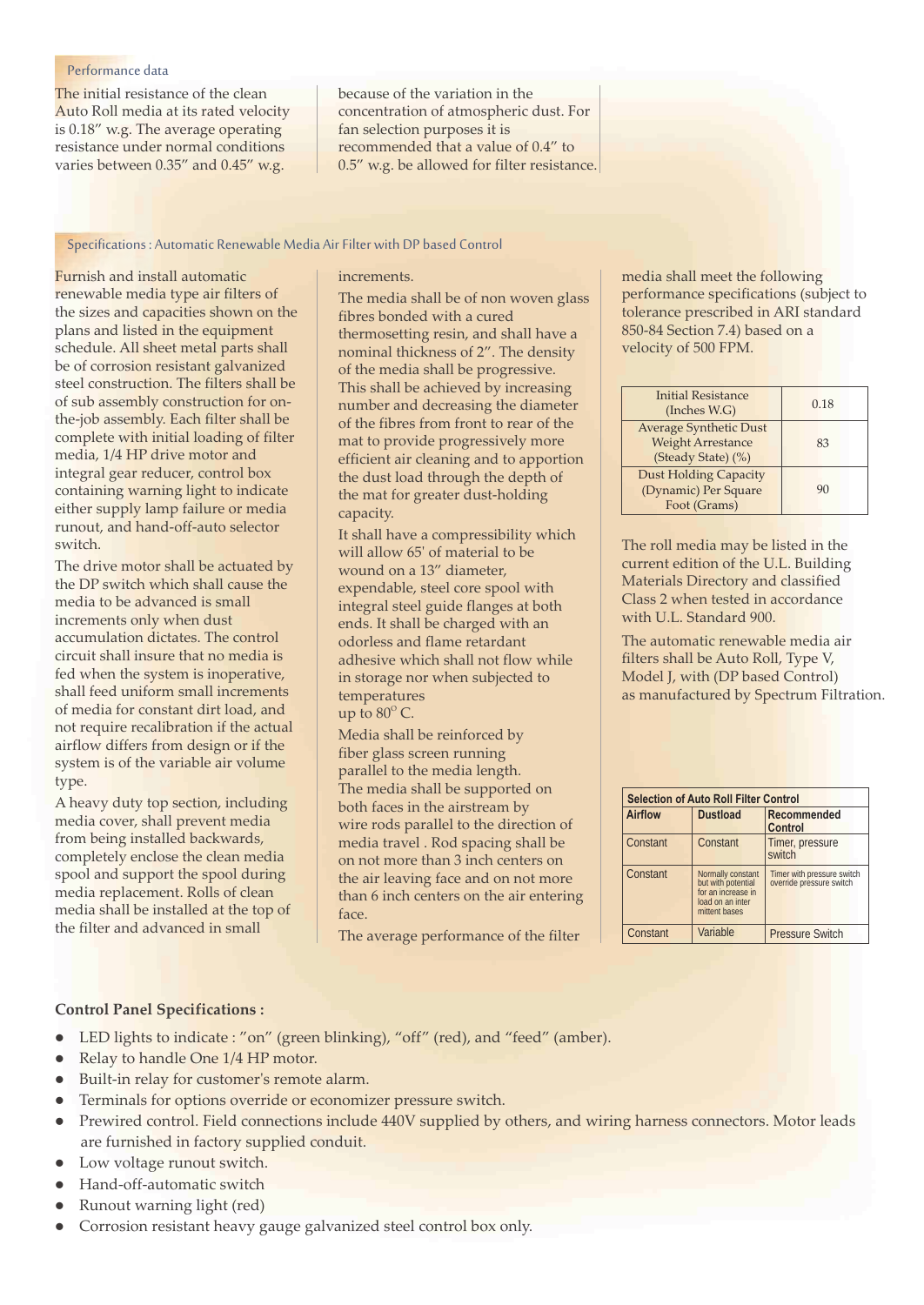# Auto Roll Filter with Glass Fibre media



Auto Roll Mediaiis the only specifically for renewable media air filter service which meets these basic requirements : glass fiber media designed

- High cleaning efficiency
- High dust holding capacity
- lOperating velocities of 500 to 600 fpm
- Available in easy-to-handle continuous roll form
- High resiliency and flexibility
- Inexpensive from operating and replacement standpoint
- Uniform no voids or thin spots

No other media meets these specifications

This media is composed of continuous, slightly curled, interlatched glass filaments averaging 0.001" in diameter that are held in place at every point of contact with a thermo-setting plastic bond to form a thick resilient pad or "blanket". The density of the media is progressive. This is achieved by increasing the number and decreasing the diameter of the fibres from front to rear of the mat to provide progressively more efficient air cleaning and to apportion the dust load through the depth of the mat for greater dust holding capacity.

The glass filaments are fabricated into thick, fluffy "blankets" 65 feet in length which are impregnated with a special non-flammable jelllike viscosine adhesive with these distinct characteristics :

- Will not drip at elevated temperatures
- Retains adhesive qualities
- lWon't dry out

Glass reinforcing filaments are bonded to the blanket running the full 65' length of the media.

The impregnated media is cut into strips of the desired width and tightly rolled onto spools. Resiliency and flexibility of this

amazing media permit a roll of 65 lineal feet to be compressed on a spool to about 13" diameter yet resume its original 2" thickness when exposed to the air stream. The used media, with its accumulated dust load, is tightly rewound on the bottom spool for easy disposal.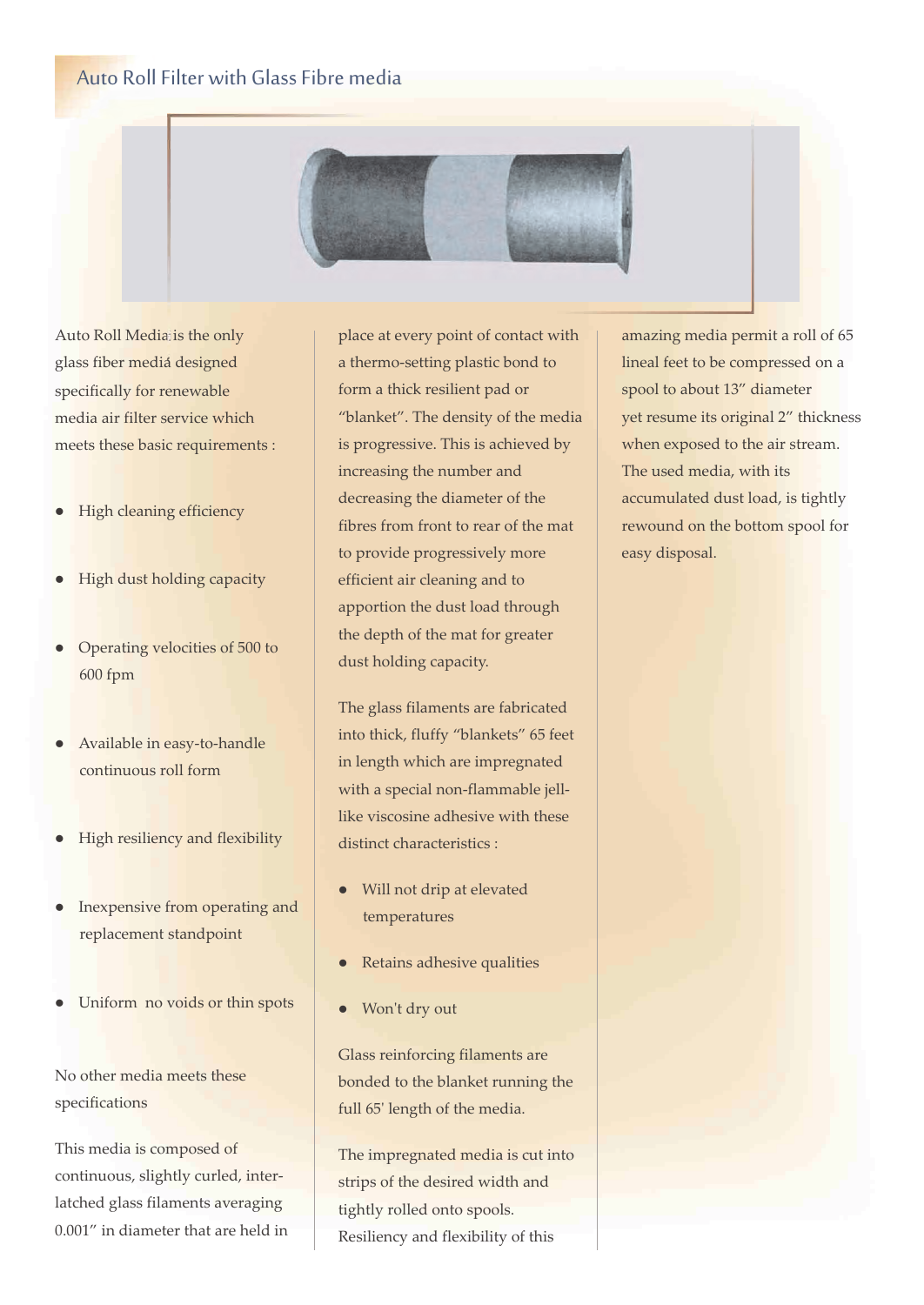# Type V Capacities

Capacities in CFM are based on the normal rated velocity of 500 fpm through the filter curtain. Dimensions are overall for the filter. The control panel is usually mounted on the drive bracket but it may be

located remotely, if desired. To designate the size filter desired, write the width number, a dash and then the the height number, as a No. 7-94 (7 feet wide by 9'4" high, capacity 26,000 cfm). Price of the filter

depends on the number of sections involved. Where space is available, first cost is lower if filter height is increased rather than adding additional section.

| Height           | Overall                     |                | <b>WIDTH DESIGNATION NUMBER</b> |                |                |                       |                |                      |                              |                       |                |                         |                        |                  |                       | Height     |
|------------------|-----------------------------|----------------|---------------------------------|----------------|----------------|-----------------------|----------------|----------------------|------------------------------|-----------------------|----------------|-------------------------|------------------------|------------------|-----------------------|------------|
| Desig-<br>nation | Height<br><sub>of</sub>     | $\overline{3}$ | $\overline{4}$                  | 5              | 6              | $\overline{7}$        | 8              | 9                    | 10                           | $\overline{1}$        | 12             | 13                      | 14                     | 15               | 16                    | Desig-     |
|                  |                             |                |                                 |                |                |                       |                |                      | <b>OVERALL WIDTH IN FEET</b> |                       |                |                         |                        |                  |                       | nation     |
| No.              | Filter                      | 3'             | $4^{\circ}$                     | $5'$           | 6 <sup>1</sup> | 7'                    | 8'             | 9'                   | 10'                          | 11'                   | 12'            | 13'                     | 14'                    | 15'              | 16'                   | No.        |
| 50               | 5'0'                        | 6877           | 9633                            | 12383          | 15132          | 16510                 | 19266          | 22015                | 24765                        | 27515                 | 30264          | 31648                   | 34398                  | 37148            | 39897                 | $50\,$     |
| 54<br>58         | 5'4''<br>5'8''              | 7404<br>7938   | 10376<br>11113                  | 13335<br>14288 | 16294<br>17463 | 17780<br>19050        | 20752<br>22225 | 23711<br>25400       | 26670<br>28575               | 29635<br>31750        | 32601<br>34925 | 34087<br>36513          | 37046<br>39688         | 40005<br>42863   | 42970<br>46038        | 54<br>58   |
| 60               | 6'0''                       | 8465           | 11855                           | 15240          | 18625          | 20320                 | 23711          | 27095                | 30480                        | 33865                 | 37249          | 38951                   | 42335                  | 45720            | 49105                 | 60         |
| 64               | 6'4''                       | 8992           | 12598                           | 16193          | 19787          | 21590                 | 25197          | 28791                | 32385                        | 35979                 | 39573          | 41389                   | 44983                  | 48578            | 52172                 | 64         |
| 68               | 6'8''                       | 9525           | 13335                           | 17145          | 20955          | 22860                 | 26670          | 30480                | 34290                        | 38100                 | 41910          | 43815                   | 47625                  | 51435            | 55245                 | 68         |
| 70<br>74         | 7'0''<br>7'4''              | 10052<br>10579 | 14078<br>14821                  | 18098<br>19050 | 22117<br>23279 | 24130<br>25400        | 28156<br>29642 | 32175<br>33871       | 36195<br>38100               | 40215<br>42329        | 44234<br>46558 | 46253<br>48692          | 50273<br>52921         | 54293<br>57150   | 58312<br>61379        | 70<br>74   |
| 78               | 7'8''                       | 11113          | 15558                           | 20003          | 24448          | 26670                 | 31115          | 35560                | 40005                        | 44450                 | 48895          | 51118                   | 55563                  | 60008            | 64453                 | 78         |
| 80               | 8'0''                       | 11640          | 16377                           | 20955          | 25610          | 27940                 | 32601          | 37255                | 41910                        | 46565                 | 51219          | 53556                   | 58210                  | 62865            | 67520                 | 80         |
| 84<br>88         | 8'4''<br>8'8''              | 12167<br>12700 | 17043<br>17780                  | 21908<br>22860 | 26772<br>27940 | 29210<br>30480        | 34087<br>35560 | 38951<br>40640       | 43815<br>45720               | 48679<br>50800        | 53543<br>55880 | 55994<br>58420          | 60858<br>63500         | 65723<br>68580   | 70587<br>73660        | 84<br>88   |
| 90               | 9'0''                       | 13227          | 18523                           | 23813          | 29102          | 31750                 | 37046          | 42335                | 47625                        | 52915                 | 58204          | 60858                   | 66148                  | 71438            | 76727                 | 90         |
| 94               | 9'4''                       | 13754          | 19266                           | 24765          | 30264          | 33020                 | 38532          | 44031                | 49530                        | 55029                 | 60528          | 63297                   | 68796                  | 74295            | 79794                 | 94         |
| 98               | 9'8''                       | 14288          | 20003                           | 25718          | 31433          | 34290                 | 40005          | 45720                | 51435                        | 57150                 | 62865          | 65723                   | 71438                  | 77153            | 82868                 | 98         |
| 100              | 10'0''                      | 14815          | 20745                           | 26670          | 32595          | 35560                 | 41491          | 47415                | 53340                        | 59265                 | 65189          | 68161                   | 74085                  | 80010            | 85935                 | 100        |
| 104<br>108       | 10'4''<br>10'8''            | 15342<br>15875 | 21488<br>22225                  | 27623<br>28575 | 33757<br>34925 | 36830<br>38100        | 42977<br>44450 | 49111<br>50800       | 55245<br>57150               | 61379<br>63500        | 67513<br>69850 | 70599<br>73025          | 76733<br>79375         | 82868<br>85725   | 89002<br>92075        | 104<br>108 |
| 110              | 11'0''                      | 16402          | 22968                           | 29528          | 36087          | 39370                 | 45936          | 52495                | 59055                        | 65615                 | 72174          | 75463                   | 82023                  | 88583            | 95142                 | 110        |
| 114              | 11'4''                      | 16929          | 23711                           | 30480          | 37249          | 40640                 | 47422          | 54191                | 60960                        | 67729                 | 74498          | 77902                   | 84671                  | 91440            | 98209                 | 114        |
| 118              | 11'8''                      | 17463          | 24448                           | 31433          | 38418          | 41910                 | 48895          | 55880                | 62865                        | 69850                 | 76835          | 80328                   | 87313                  | 94298            | 101283                | 118        |
| 120<br>124       | 12'0''<br>12'4''            | 17990<br>18517 | 25190<br>25933                  | 32385<br>33338 | 39580<br>40742 | 43180<br>44450        | 50381<br>51867 | 57575<br>59271       | 64770<br>66675               | 71965<br>74079        | 79159<br>81483 | 82766<br>85204          | 89960<br>92608         | 97155<br>100013  | 104350<br>107417      | 120<br>124 |
| 128              | 12'8''                      | 19050          | 26670                           | 34290          | 41910          | 45720                 | 53340          | 60960                | 68580                        | 76200                 | 83820          | 87630                   | 95250                  | 102870           | 110490                | 128        |
| 130              | 13'0''                      | 19577          | 27413                           | 35243          | 43072          | 46990                 | 54826          | 62655                | 70485                        | 78315                 | 86144          | 90068                   | 97898                  | 105728           | 113557                | 130        |
| 134<br>138       | 13'4''<br>13'8"             | 20104<br>20638 | 28156<br>28893                  | 36195<br>37148 | 44234<br>45403 | 48260<br>49530        | 56312<br>57785 | 64351<br>66040       | 72390<br>74295               | 80429<br>82550        | 88468<br>90805 | 92507<br>94933          | 100546<br>103188       | 108585<br>111443 | 116624<br>119698      | 134<br>138 |
| 140              | 14'0''                      | 21165          | 29635                           | 38100          | 46565          | 50800                 | 59271          | 67735                | 76200                        | 84665                 | 93129          | 97371                   | 105835                 | 114300           | 122765                | 140        |
| 144              | 14'4''                      | 21692          | 30378                           | 39053          | 47727          | 52070                 | 60757          | 69431                | 78105                        | 86779                 | 95453          | 99809                   | 108483                 | 117158           | 125832                | 144        |
| 148              | 14'8''                      | 22225          | 31115                           | 40005          | 48895          | 53340                 | 62230          | 71120                | 80010                        | 88900                 | 97790          | 102235                  | 111125                 | 120015           | 128905                | 148        |
| 150              | 15'0''                      | 22752          | 31858                           | 40958          | 50057          | 54610                 | 63716          | 72815                | 81915                        | 91015                 | 100114         | 104673                  | 113773                 | 122873           | 131972                | 150        |
|                  | No. and Width<br>of Section |                |                                 |                |                | $1 - No3$<br>1 - No 4 | $2 - No4$      | 1 - No 5<br>1 - No 4 | $2 - No5$                    | $1 - No6$<br>1 - No 5 | $2 - No6$      | $2 - No4$<br>$2 - No 6$ | $2 - No 5$<br>1 - No 4 | $3 - No.5$       | $2 - No5$<br>1 - No 6 |            |
|                  |                             |                |                                 |                |                |                       |                |                      |                              |                       |                |                         |                        |                  |                       |            |

| Height<br>Desig-<br>nation | Overall<br>Height<br>$\Omega$<br>Filter |                  | WIDTH DESIGNATION NUMBER     |                  |                  |                  |                  |                  |                  |                  |                  |                  |                  |                  |                  | <b>Height</b> |
|----------------------------|-----------------------------------------|------------------|------------------------------|------------------|------------------|------------------|------------------|------------------|------------------|------------------|------------------|------------------|------------------|------------------|------------------|---------------|
|                            |                                         | 17               | 18                           | 19               | 20               | 21               | 22               | 23               | 24               | 25               | 26               | 27               | 28               | 29               | 30               | Desig-        |
|                            |                                         |                  | <b>OVERALL WIDTH IN FEFT</b> |                  |                  |                  |                  |                  |                  |                  |                  |                  |                  |                  |                  |               |
| No.                        |                                         | 17'              | 18'                          | 19'              | 20'              | 21'              | 22'              | 23'              | 24'              | 25'              | 26'              | 27'              | 28'              | 29'              | 30'              | No.           |
| 90                         | 9'0''                                   | 82017            | 87306                        | 89960            | 95250            | 100540           | 105829           | 111119           | 116408           | 119063           | 124352           | 129642           | 134931           | 140221           | 145510           | 90            |
| 94<br>98                   | 9'4''<br>9'8''                          | 85293<br>88583   | 90792<br>94298               | 93561<br>97155   | 99060<br>102870  | 104559<br>108585 | 110058<br>114300 | 115557<br>120015 | 121056<br>125730 | 123825<br>128588 | 129324<br>134303 | 134823<br>140018 | 140322<br>145733 | 145821<br>151448 | 151321<br>157163 | 94<br>98      |
|                            | 10'0''                                  |                  |                              |                  | 106680           |                  |                  |                  |                  |                  |                  |                  |                  | 157048           |                  |               |
| 100<br>104                 | 10'4"                                   | 91859<br>95136   | 97784<br>101270              | 100755<br>104356 | 110490           | 112605<br>116624 | 118529<br>122758 | 124454<br>128892 | 130378<br>135026 | 133350<br>138113 | 139275<br>144247 | 145199<br>150381 | 151124<br>156515 | 162649           | 162973<br>168783 | 100<br>104    |
| 108                        | 10'8"                                   | 98425            | 104775                       | 107950           | 114300           | 120650           | 127000           | 133350           | 139700           | 142875           | 149225           | 155575           | 161925           | 168275           | 174625           | 108           |
| 110                        | 11'0''                                  | 101702           | 108261                       | 111550           | 118110           | 124670           | 131229           | 137789           | 144348           | 147638           | 154197           | 160757           | 167316           | 173876           | 180435           | 110           |
| 114<br>118                 | 11'4''<br>11'8''                        | 104978<br>108268 | 111747<br>115253             | 115151<br>118745 | 121920<br>125730 | 128689<br>132715 | 135458<br>139700 | 142227<br>146685 | 148996<br>153670 | 152400<br>157163 | 159169<br>164148 | 165938<br>171133 | 172707<br>178118 | 179476<br>185103 | 186246<br>192088 | 114<br>118    |
|                            |                                         |                  |                              |                  |                  |                  |                  |                  |                  |                  |                  |                  |                  |                  |                  |               |
| 120<br>124                 | 12'0''<br>12'4''                        | 111544<br>114821 | 118739<br>122225             | 122345<br>125946 | 129540<br>133350 | 136735<br>140754 | 143929<br>148158 | 151124<br>155562 | 158318<br>162966 | 161925<br>166688 | 169120<br>174092 | 176314<br>181496 | 183509<br>188900 | 190703<br>196533 | 197898<br>203708 | 120<br>124    |
| 128                        | 12'8''                                  | 118110           | 125730                       | 129540           | 137160           | 144780           | 152400           | 160020           | 167640           | 171450           | 179070           | 186690           | 194310           | 201930           | 209550           | 128           |
| 130                        | 13'0"                                   | 121387           | 129216                       | 133140           | 140970           | 148800           | 156629           | 164459           | 172288           | 176213           | 184042           | 191872           | 199701           | 207531           | 215360           | 130           |
| 134                        | 13'4''                                  | 124663           | 132702                       | 136741           | 144780           | 152819           | 160858           | 168897           | 176936           | 180975           | 189014           | 197053           | 205092           | 213131           | 221171           | 134           |
| 138                        | 13'8''                                  | 127953           | 136208                       | 140272           | 148590           | 156845           | 165100           | 173419           | 181610           | 185738           | 193993           | 202248           | 210503           | 218758           | 227013           | 138           |
| 140<br>144                 | 14'0''<br>14'4''                        | 131229<br>134506 | 139694<br>143180             | 143935<br>147536 | 152400<br>156210 | 160865<br>164884 | 169329<br>173558 | 177794<br>182232 | 186258<br>190906 | 190500<br>195263 | 198965<br>203937 | 207429<br>212611 | 215894<br>221285 | 224358<br>229959 | 232823<br>238633 | 140<br>144    |
| 148                        | 14'8"                                   | 137795           | 146685                       | 151130           | 160020           | 168910           | 177800           | 186690           | 195580           | 200025           | 208915           | 217805           | 226695           | 235585           | 244475           | 148           |
| 150                        | 15'0''                                  | 141072           | 150171                       | 154730           | 163830           | 172930           | 182029           | 191129           | 200228           | 204788           | 213887           | 222987           | 232086           | 241186           | 250285           | 150           |
|                            | No. and Width                           | $2 - No6$        | $3 - No6$                    | $1 - No4$        | $4 - No.5$       | $3 - No5$        | $2 - No6$        | $3 - No6$        | $4 - No6$        | $5 - No6$        | 4 - No 5         | $3 - No5$        | $3 - No6$        | 4 - No 6         | $5 - No6$        |               |
|                            | of Section                              | $1 - No 5$       |                              | $3 - No 5$       |                  | 1 - No 6         | $2 - No5$        | 1 - No 5         |                  |                  | 1 - No 6         | $2 - No 6$       | $2 - No5$        | $1 - No5$        |                  |               |

\* Height between 5'-0" thru 8'-8", although not shown, are available in widths 17' thru 30'.